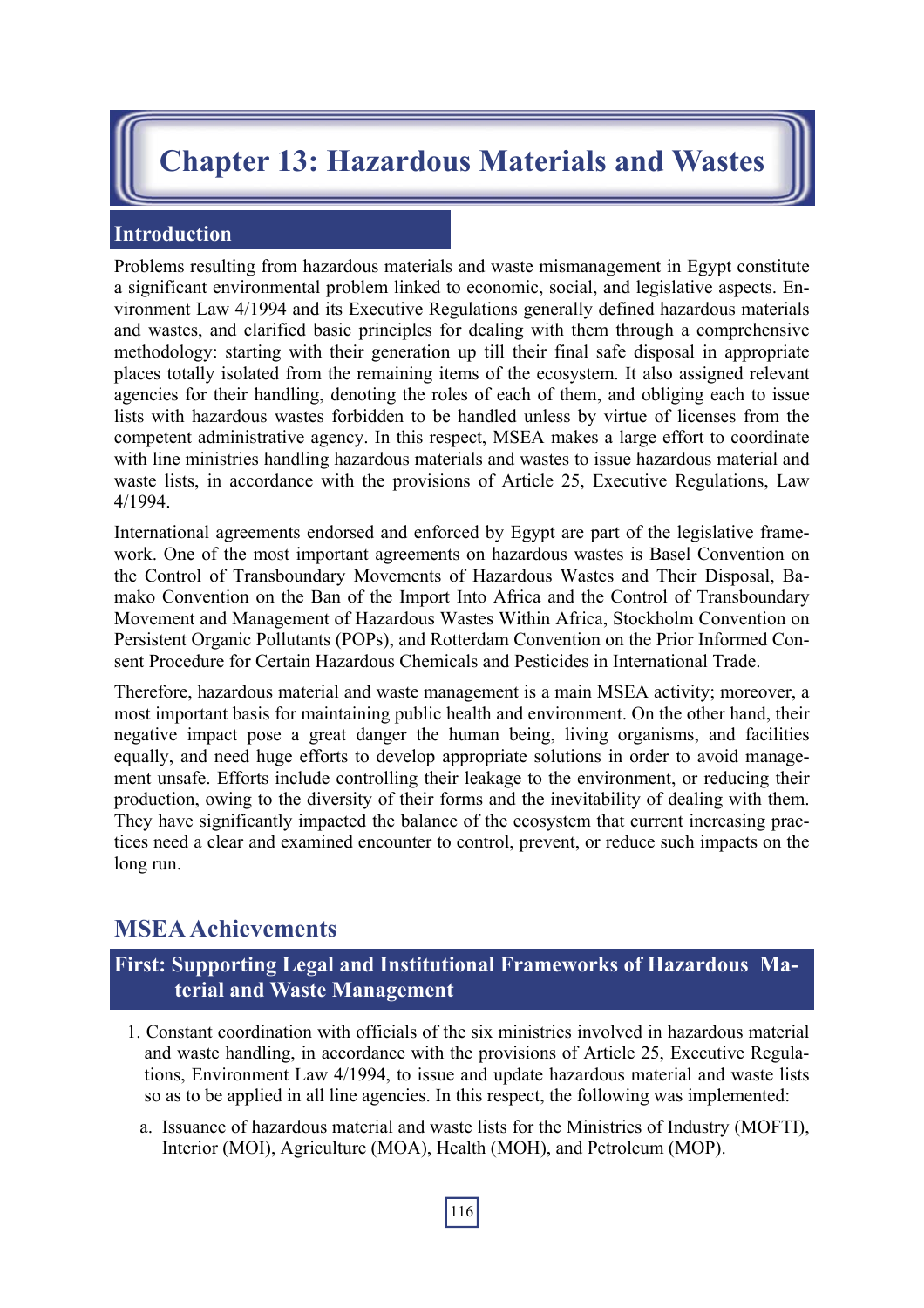- b. Issuance of ministerial decree adding 35 materials for MOFTI hazardous material list, and adding the amendment required by MOA to the unified hazardous material list.
- c. Updating MOI hazardous waste lists issued by virtue of Ministerial Decree 5030/1999, in accordance with the lists attached by MOI Ministerial Decree 18722/2004.
- d. Updating MOH hazardous waste lists following the approval of MSEA Hazardous Materials and Wastes Committee approval dated 13/5/2005.
- e. Amending hazardous material and waste management section in the Environment Law 4/1994 and its Executive Regulations as would fulfill the controls and requirements of safe handling of hazardous materials and wastes.
- f. Reviewing environmental commodity lists proposed by some WTO countries;
- g. Finally reviewing Ministry of Electricity and Energy (MOEE) hazardous waste lists in coordination with MOH, in preparation for their issuance upon MOEE ministerial decree, in compliance with the provisions of the Environment Law 4/1994 and its Executive Regulations.

## **Technical Support**

- 1. Developing MSEA technical proposal on asbestos risks, to implement the Prime Minister's Decree on forbidding import, presenting the proposal to People's Assembly Housing and Utilities Committee, participating in the actions taken by the ministerial committee involved in implementing the forbiddance decree, and achieving good results by stopping largest raw asbestos consumers' (Siegwart, ORA-Misr) work.
- 2. Developing monitoring and follow-up mechanism for incinerating hazardous wastes in cement furnaces (as an alternative for fuel) in the Egyptian Cement Company (ECC).
- 3. Finalizing selection procedures for a safe hazardous waste landfilling cell in Suez.
- 4. Supervising MobiNil's Project to collect expired mobile phone and electrical appliance batteries, and taking necessary actions to export expired mobile phone batteries to England (Fonback Company) through the project.
- 5. Developing MSEA technical proposal on the risks of using polyester in furniture paint and participating in the Health and Environment Committee discussions on this regard.
- 6. Coordinating with the Ministry of Foreign Affairs (MFA) on preventing Israel from disposing of its hazardous wastes in Sinai.
- 7. Providing MOH with 28 incinerators distributed to governorates all over Egypt to contribute to safe disposal of healthcare hazardous wastes, and to the development of the proposals for inspection and examination before the primary delivery of hospital waste incineration units.
- 8. Developing controls and procedures that must be followed to the hazardous medical waste treatment of health facilities by sterilization.
- 9. Finalizing a technical study and developing a status quo report on the production and use of plastic bags in packing food products and the relevant health and environmental problems (Pic. 13-1).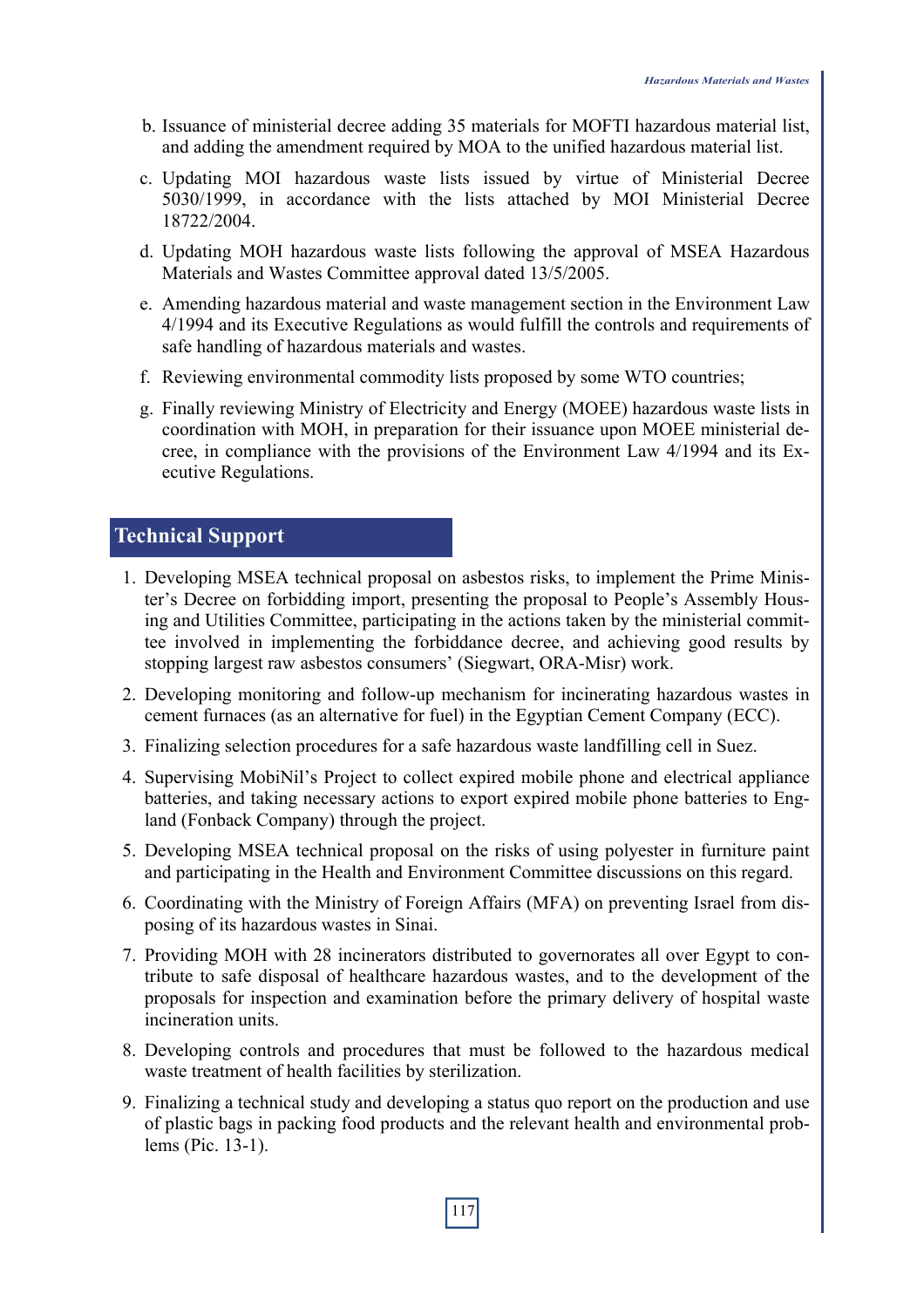- 10. Finalizing quantitative and qualitative survey of expired chemical accumulations in all customs outlets in Egyptian ports (marine, air, or land), conducting survey data analysis, and developing a proposal for managing and disposing of such accumulations through the presidential electoral platform projects.
- 11. Making suitable arrangements to export lithium batteries of Halliburton Oil Services heavy equipment to Canadian Toxo-Waste for recycling.



**Picture (13-1) Wastes resulting from using plastic bags**

12. Providing technical support to Egypt Air company on the environmentally-safe method to dispose of hazardous wastes resulting from overhaul maintenance wastes, such as hydraulic oils and airplane paints.

- 13. Providing technical support in the following areas:
	- a. Requirements for replacing and installing an incinerator in accordance with the provisions of the Environment Law 4/1994 and its Executive Regulations.
	- b. Method Transferring of hazardous medical wastes and disposing of ash resulting from medical waste incinerators.
	- c. Guidelines for POP waste management and non importing lead scrap.
	- d. Specifications and requirements for hazardous waste landfills.
	- e. Importing plastic scrap, including polyethylene terephthalate (empty previously used plastic bottles), or any other plastic scrap, as these are considered hazardous wastes according to industrial hazardous waste lists issued by MOI Ministerial Decree 165/2002 as a competent authority. In this respect, re-exporting such wastes at the expense of the importing company was followed up as per the provisions of the Environment Law 4/1994 and its Executive Regulations (Table 13-1).
- 14. Reviewing applications for customs release of chemical substances imported from abroad for local use as raw material in industry or for commercial or agricultural use during 2004-2007, totaling 998 applications (Fig. 13-1).

| Table (13-1) Statement on Re-Exporting Plastic Scrap at the Expense of the Importing Company |                          |                    |         |                |                                 |
|----------------------------------------------------------------------------------------------|--------------------------|--------------------|---------|----------------|---------------------------------|
| Sr.                                                                                          | <b>Importing Company</b> | Quantity<br>(Tons) | Wastes  | <b>Customs</b> | Importing<br><b>Destination</b> |
|                                                                                              | Roll                     | 26.1               | Plastic | $6th$ October  | <b>KSA</b>                      |
| 2                                                                                            | Cairo Cotton             | 20                 | Plastic | Mahmoudeya     | Israel                          |
| 3                                                                                            | Andalus Group            | 31.5               | Plastic | Dekhela        | Libya                           |
| $\overline{4}$                                                                               |                          | 220                | Lindane | Adabeya        |                                 |
| 5                                                                                            |                          | 22187              | Plastic | Oga            |                                 |
| 6                                                                                            |                          | 10000              | Plastic | Alexandria     | Libya                           |
|                                                                                              |                          | 40                 | Plastic | Port Said      |                                 |
|                                                                                              | <b>Total</b>             | 32524.6            |         |                |                                 |
|                                                                                              |                          |                    |         |                |                                 |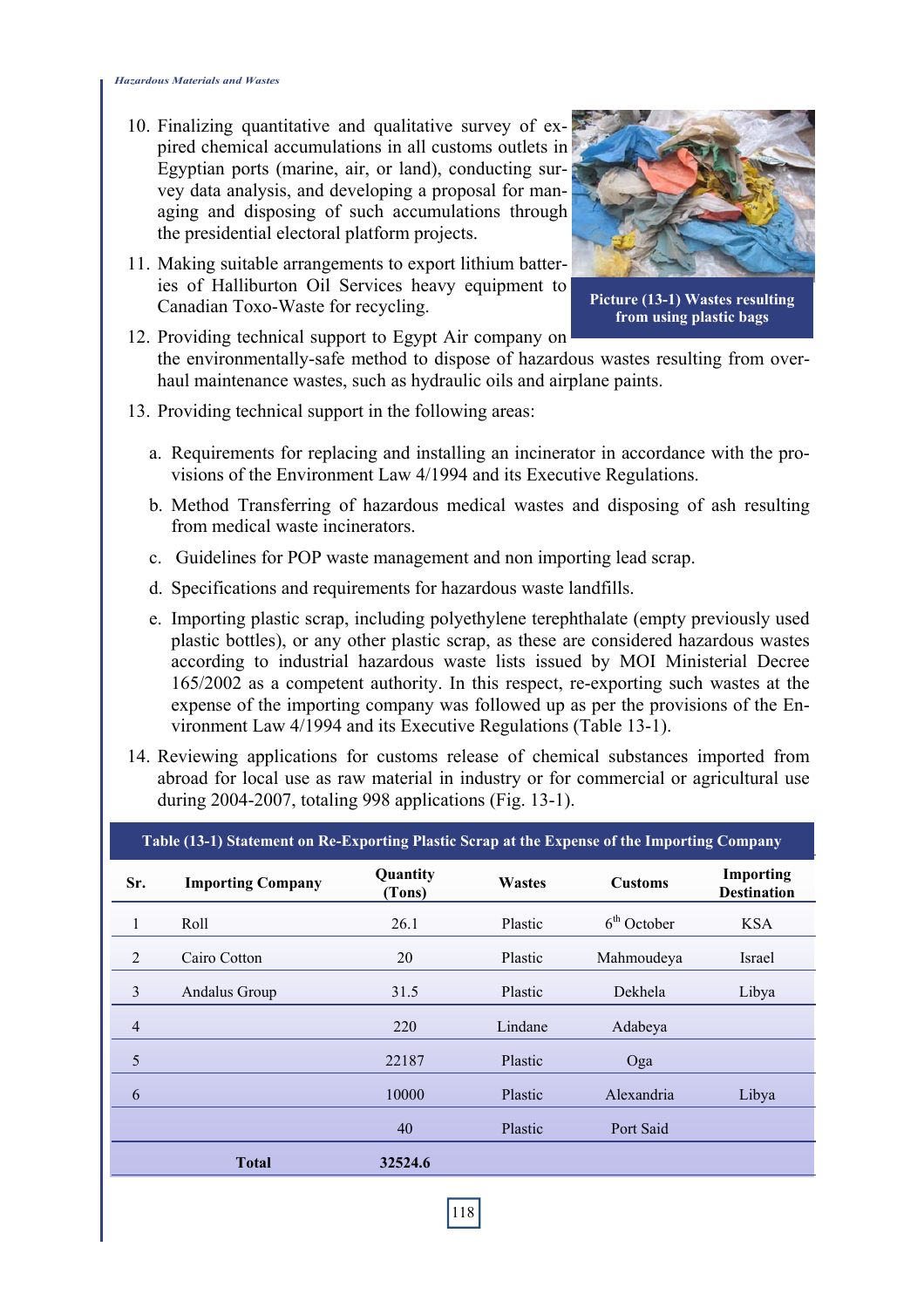

- a. Developing procedures for customs release of chemical substances upon the provision of all documents of a shipment, including the customs procedures certificate, bill of lading, invoice, material safety data sheet record for imported material, and company documents. Imported chemical substances are reviewed through the hazardous material lists issued by concerned ministries and a hazardous material information and management system, in order to ensure no forbidden material enters into the country. A letter is issued to decide on whether the substance is forbidden or not, and to identify the administrative agency competent of customs release in accordance with Article 25 of the Environment Law 4/1994.
- 15. Providing technical support to Alexandria on the procedures of constructing medical facilities in accordance with the provisions of the Environment Law 4/1994 and its Executive Regulations.
- 16. Providing technical support for MOA Cooperative Association for Staff Housing on their query on asbestos pipes safety in potable water networks and how much they are risky to human health.
- 17. Developing the national strategy for healthcare facility hazardous waste management and its executive plan and receiving MOH approval (Hazardous Materials and Wastes Committee) in accordance with the provisions of Artice 25, Executive Regulations, Environment Law 4/1994.
- 18. Field follow-up of hazardous waste management and taking legal actions against violators, such as unlicensed companies dealing in handling medical wastes, in accordance with the provisions of Law 4/1994 and its Executive Regulations (Pic. 13-2).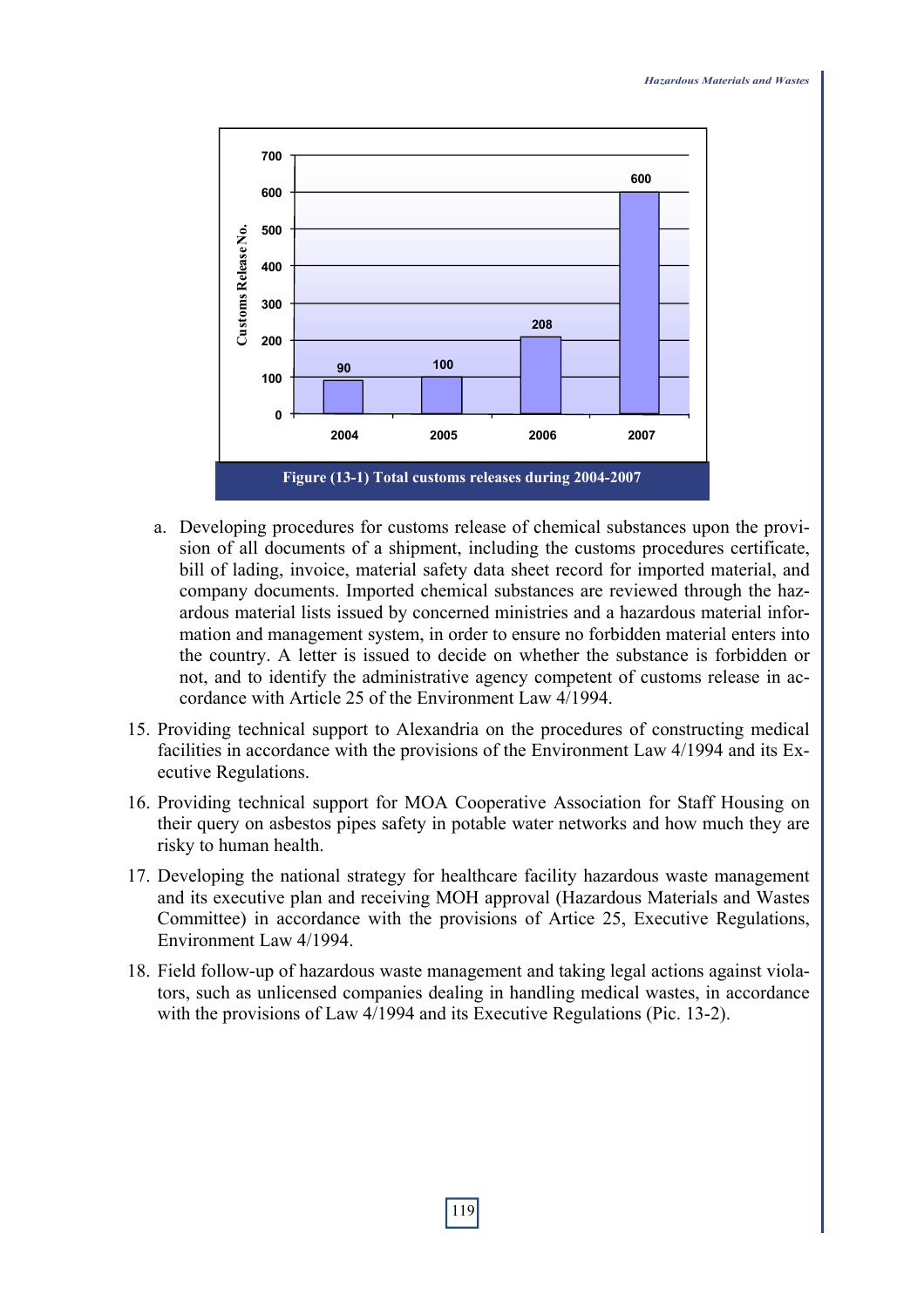

- 19. Issuing technical guidelines on designing and operating hazardous waste landfills in highly arid areas in participation with an Arab expert team from Basel Convention Regional Center.
- 20. Developing technical guidelines on the safe disposal of expired insecticides, and issuing technical guidelines on environmentally-safe POP management in participation with the international working group formed under the Basel Convention.
- 21. Issuing a package of technical guidelines to classify, code, temporarily store, transfer, license the handling of, treat, and safely dispose of hazardous wastes (Pic. 13-3).



- 22. Developing a simplified manual on the procedures followed to export hazardous wastes abroad according to the Basel Convention.
- 23. Developing a technical study in reply to the information from the People's Assembly National Security Committee on potential environmental impacts from Israeli Dimona Reactor, and the circulation of landfilling radioactive wastes near the border areas of Nekab Desert.
- 24. Studying the results of UNEP Post-Conflict Assessment Unit Report on Gaza Strip Environmental Survey after demolishing Israeli colonies, and coordination with MFA and the Public Intelligence Agency in this regard, especially after Palestinian challenge of the report result veracity.
- 25. Developing a status report on work progress in companies dealing in medical waste management in Cairo to study maximizing the benefits from these companies in sound disposal of medical wastes in Cairo, especially clinics, health centers, and private hospitals, in order to maintain the environment and public health.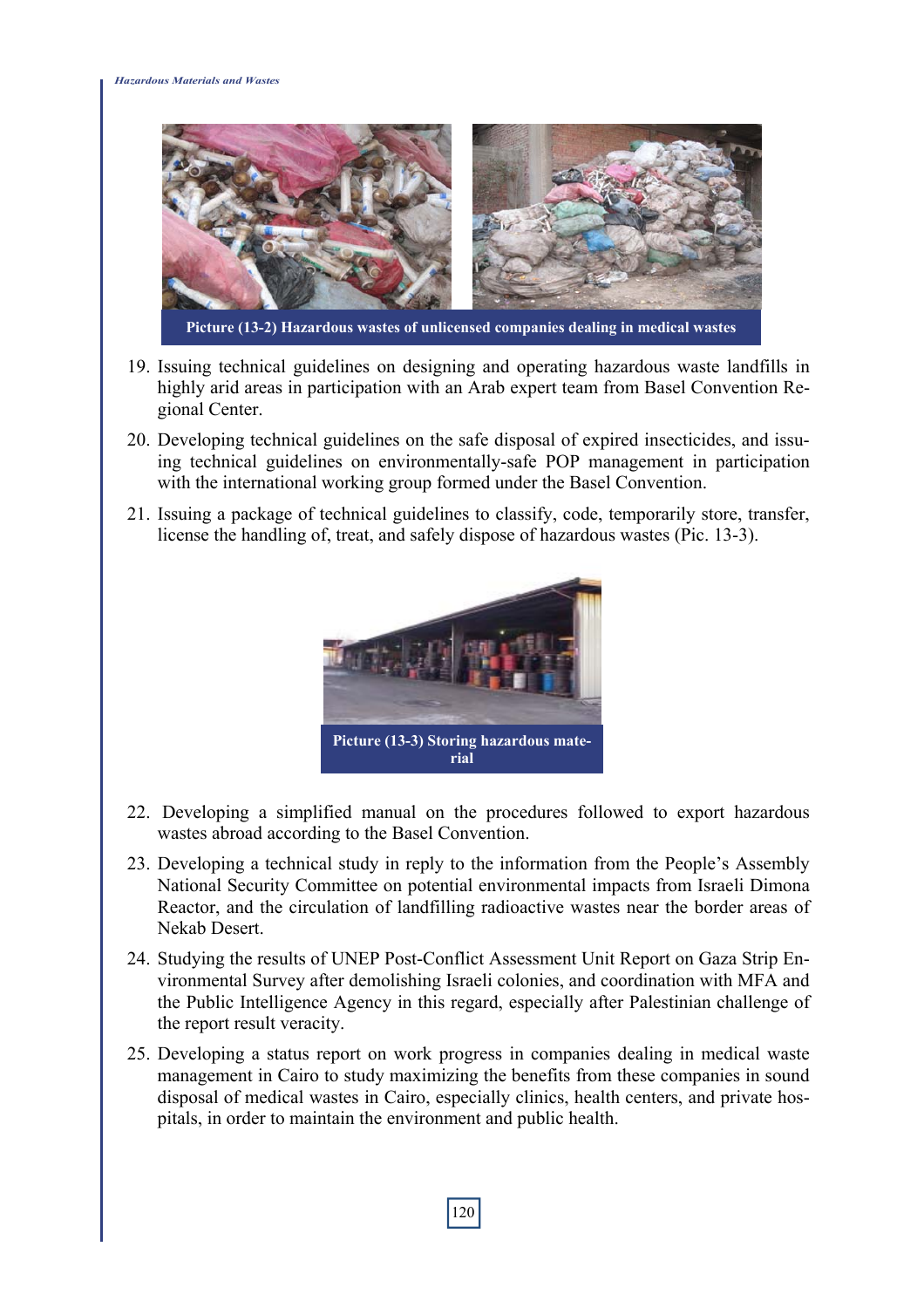- 26. Developing a proposal plan to raise the environmental status in Sinai Peninsula in coordination with the Armed Forces Chemical War Department through identifying plants and facilities resulting in environmental hazards (sanitary drainage, industrial effluent, and hazardous wastes), how much these hazards impact the environment in Sinai, and the most appropriate method to dispose of hazards wastes and its risk.
- 27. Technical support in hazardous waste management in free zones:
	- a. Presenting MSEA legal and technical attitude towards hazardous waste exit from free zones in accordance with the provisions of the Environment Law 4/1994 and its Executive Regulations stipulating the forbiddance of the importation, entrance, or passage of hazardous wastes in Egyptian territories.
	- b. Coordination with GAFI competent officials on disposing of and treating hazardous wastes resulting from Framchem activities abroad.
	- c. Implementing the inventory program of hazardous wastes resulting from the activities of facilities in Nasr City Free Zone, and developing a plan for inventorying hazardous wastes in the remaining free zones in coordination with EEAA RBOs.

#### **Third: Capacity Support**

- 1. Participation in "Clean Tanning" Workshop organized by MOFTI in collaboration with the LIFE Project.
- 2. Issuing a leaflet on hazardous waste management to spread the importance of management tasks and laws and legislations on hazardous materials.
- 3. Issuing a leaflet on safe handling of pesticides to raise businessmen's and NGO environmental awareness (Pic. 13-4).



- 4. Issuing a booklet, "Beware of Poisons at Home", dealing with the danger of household poisons and food poisoning resulting from mistakenly taking such insecticides.
- 5. Issuing a poster on safe storage of chemicals to raise environmental awareness in factories.
- 6. Implementing a training and awareness program on the project for inventory of polychlorinated biphenyls (PCBs), under the second component of environmental management improvement project entitled "Hazardous Material Integrated Management".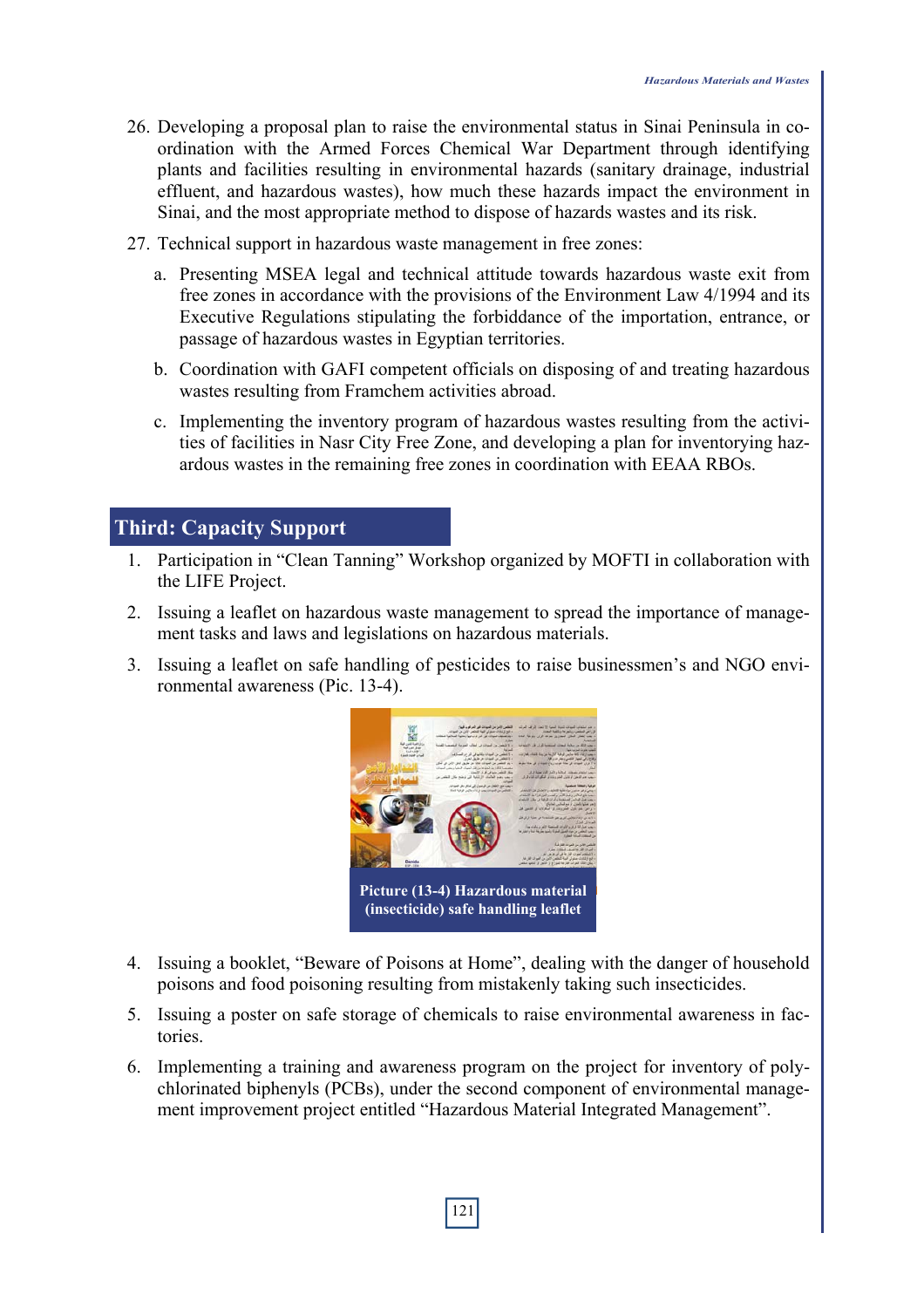#### **Fourth: Projects**

- 1. Finalizing the first and second stages of Alexandria Industrial Hazardous Waste Management Project including a safe land filling cell for hazardous non-organic industrial wastes, a physiochemical treatment unit, a hardening unit, hazardous organic waste storage (Fig. 13-2) physics-chemical.
- 2. Initializing EU institutional twinning project aiming at exchanging institutional and technical experience between EEAA and its correspondent in an EU country in hazardous waste and material management:
	- a. Developing policies, systems, and strategies.
	- b. Developing EEAA institutional capacities (internal and external training to raise staff's technical and institutional capacities).
		- Chromic acid<br>(chromic anhydride Reception Reduction Acids,<br>etallic salt  $-$ Water Alkalis vvater<br>treatment ,<br>Sedimentation utrali ati Sludge precipitation,<br>edimentation) **ာ**<br>Special<br>purpos **Figure (13-2) Safe Disposal of Hazardous Waste**
	- c. Providing technical support.

- 3. Proposing the 3millions \$ "Mercury Waste Management" Project to the Korea International Cooperation millions (KOICA), where project consultative meetings were held and the project approved in principle, and the second meeting for detailed discussion of the project was held in October 2007.
- 4. Developing a program for implementing a hazardous waste inventory and classification experimental project in coordination with the Basel Convention Regional Center for the Arab States.

### **Fifth: Supporting Compliance with International Conventions on Hazardous Materials and Wastes**

- 1. Applying the requirements of previous notification of importing/exporting substances listed in Rotterdam Convention.
- 2. Providing all reports required by the Secretariat whether for Rotterdam or Stockholm Conventions, and complying with the provisions of both Conventions.
- 3. Finalizing the development and issuance of the national action plan for implementing Stockholm POPs Convention. Egypt is the first Arab and African state to issue such plan.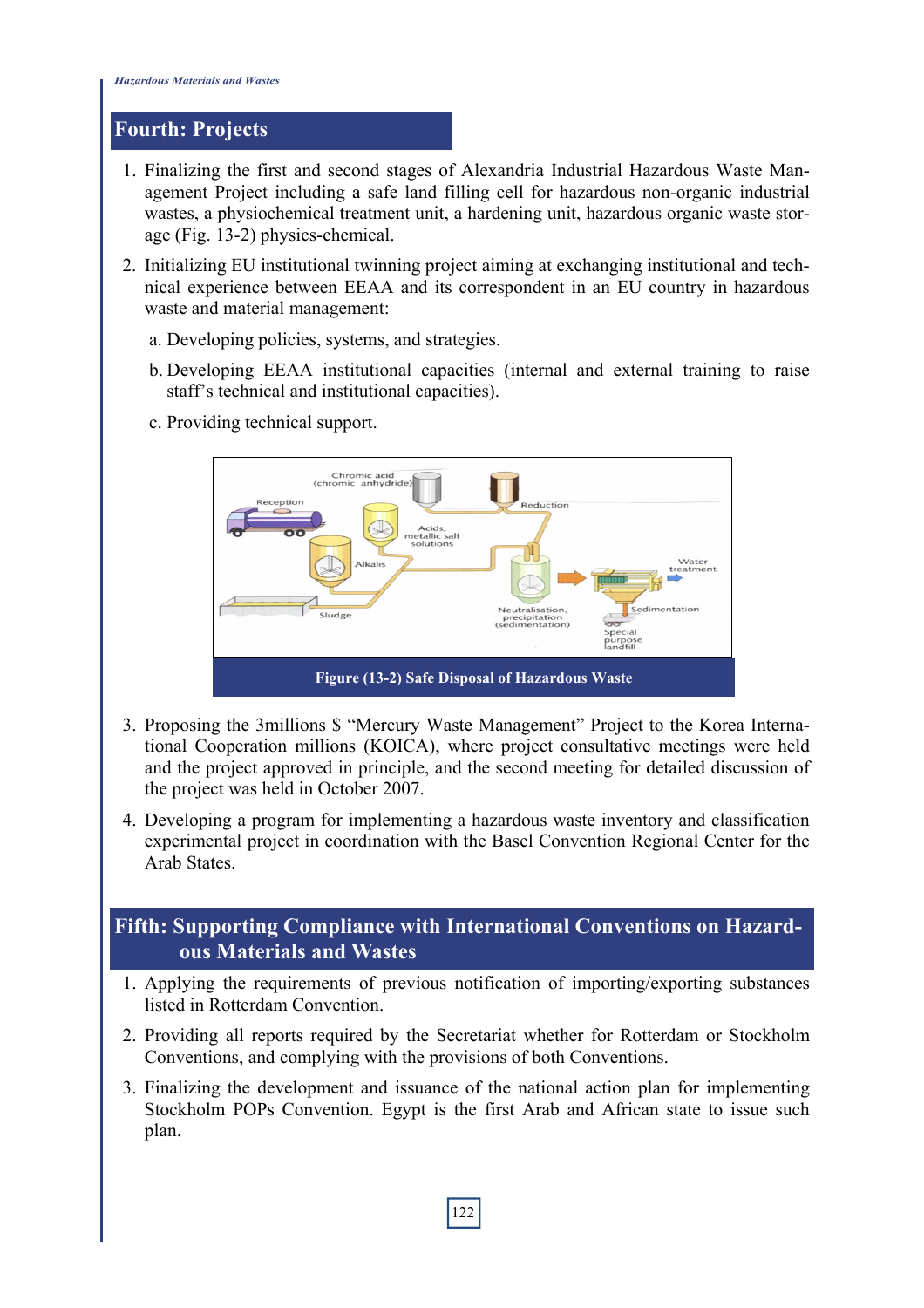- 4. Developing 40 short- and long-term projects with identified schedules and budgets, and cooperating with donor agencies to provide financial and technical support for their implementation as of 2006/2007.
- 5. Improving security and safety efficiency and standards for 2 potable water stations in Giza, and conducting environmental hazards studies for them through a funding by the Swiss agency.
- 6. Creating a national coordination committee to implement the Strategic Approach to International Chemicals Management (SAICM).
- 7. Participating in the International Committee on Lead and Cadmium.
- 8. Participating in the International Committee on the Prevention of Illegal Trade in Hazardous Wastes.
- 9. Issuing the following guidelines:
	- a. International conventions, treaties, and organizations on hazardous materials.
	- b. Safe handling of chlorine.
	- c. Safe handling of hazardous materials (309 materials).
	- d. Requirements and standards necessary for safely handling and storing hazardous materials.
	- e. Issuing the environmental perspective for 11 industrial sectors in  $10<sup>th</sup>$  Ramadan City (pharmaceuticals, textiles, finishing metal surfaces, electrical painting, automotives, paper, glass, dairy, plastic, detergents and soap, paints and inks).
- 10. Developing a hazardous substance information and management system and listing the data on 500 substances in Arabic, and connecting the system to Stockholm and Rotterdam Convention Databases, with lists of substances forbidden in Egypt, EU, and UN, in order to control illegal trade in these substances, as well as updating the system website, www.eeaa.gov.eg/ehsims, and building the Coordination, Monitoring and Technical Information Exchange Unit (CMUIC) for building capacities on the sound management of chemical substances.
- 11. At Arab and African levels:
	- a. Developing a plan for an Arab network for capacity building and information sharing.
	- b. Developing Arab and African plan for SAICM implementation.
- 12. At the international level:
	- a. Participating with both Rotterdam and Stockholm Convention Secretariats to implement both Convention requirements.
	- b. Participating in SAICM preparatory committee.
	- c. Participating in heading the working group for SAICM high-level political declaration in the first Ministerial Conference held in Dubai in 2006, headed by the Minister of State for Environmental Affairs.
	- d. Holding the first Regional Meeting for SAICM Implementation in Cairo on 11-14 September 2006.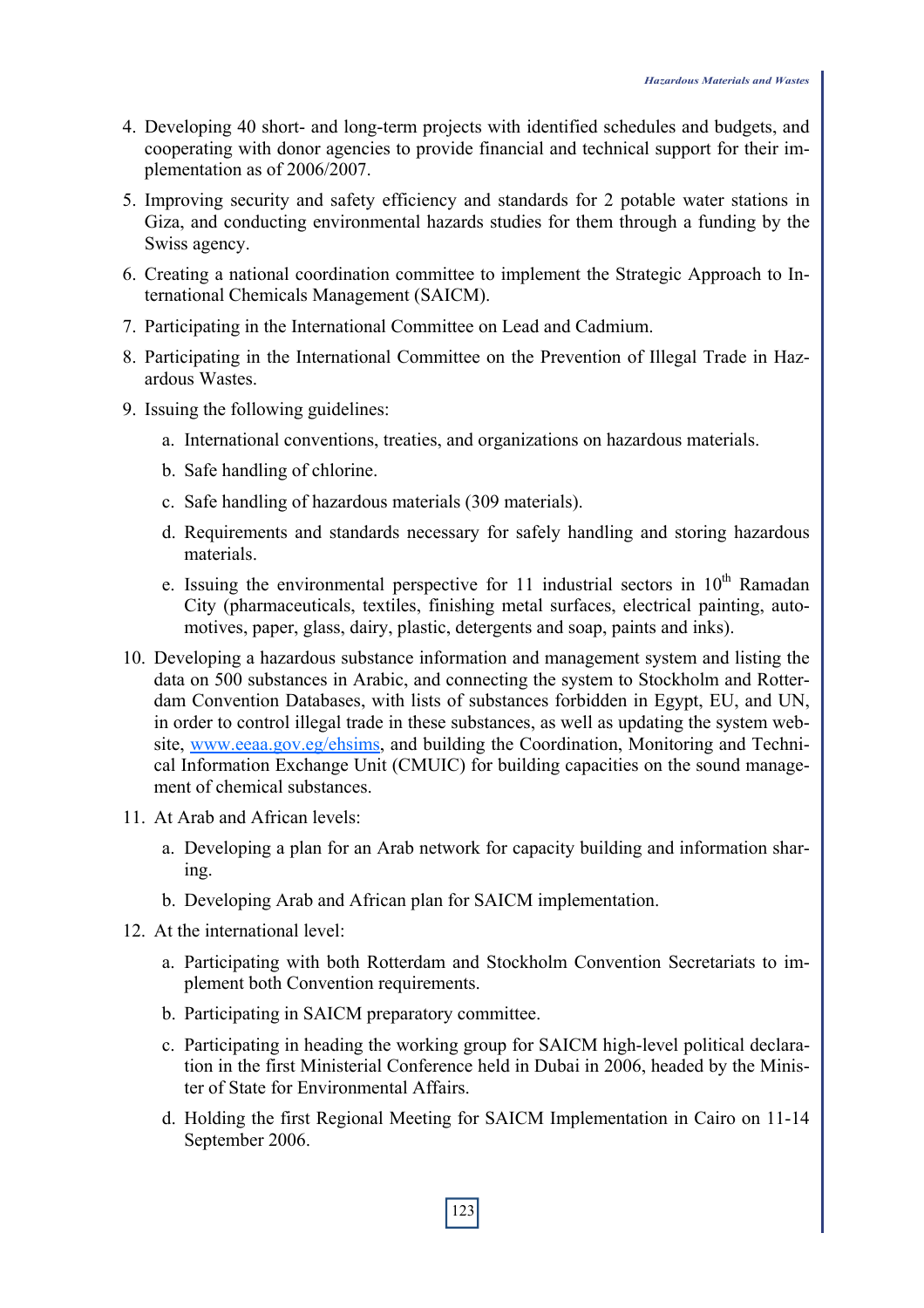- e. Holding the regional workshop for Coordination and Communication on Chemical Hazards and Implementing the Globally Harmonized System of Classification and Labeling of Chemicals (GHS) for Arab countries in Alexandria on 30/10- 2/11/2006.
- 13. Finalizing the development of the pre-notification system at the passage of hazardouswaste-loaden ships through Suez Canal in coordination with Suez Canal Authority, and receiving notifications incoming to MSEA as a Basel Convention focal point from all states on permitting the passage of hazardous-waste-laden ships from the Far East to Europe through Suez Canal for purposes of recycling or final disposal, in accordance with the passage requirements stipulated in Basel Convention, and Egypt requirements developed by the focal point in coordination with Suez Canal Authority. Following is a bar chart on the number of ships passing through Suez Canal in 2005 (Fig. 13-3).

 In 2006, by monitoring the movement of hazardous wastes through Suez Canal, 141 notifications were received from exporting countries, with a total of 183.221 metric tons.

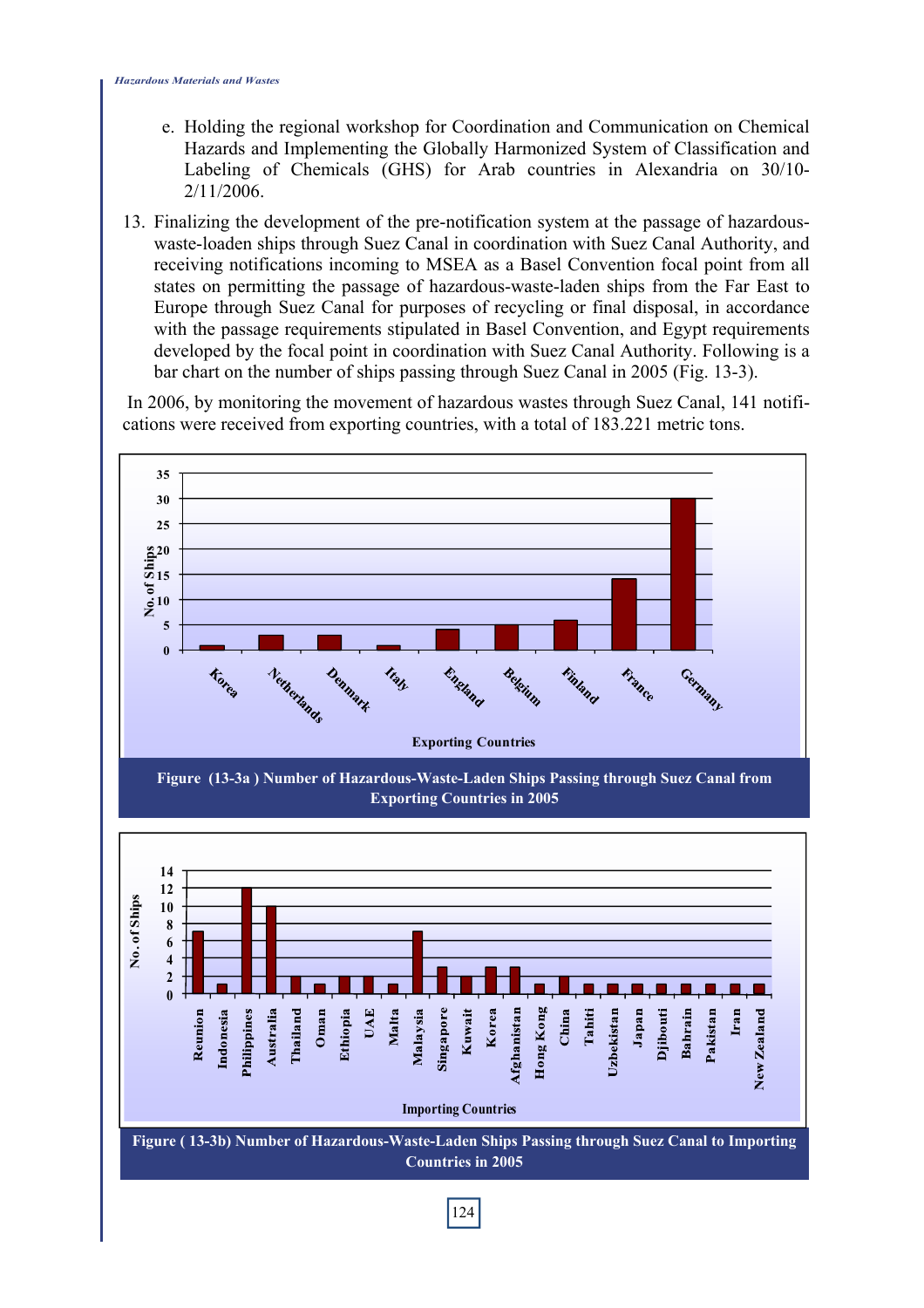- 14. Participating in the Basel Convention small international working group for reviewing and developing notification forms and movement documents of hazardous-wasteloaden ship passage.
- 15. Finalizing the development of a regional Arab convention (sponsored by the Arab League) for monitoring and controlling Arab transboundary hazardous waste movement, and securing Arab boundaries against illegal trade in hazardous chemicals and wastes.
- 16. Finalizing the study of a proposal by the International Marine Organization on striking an international legally binding instrument for organizing the sail of ships intended for scrapping (Pic. 13-5).



- 17. Finalizing constitutional procedures and Egypt's endorsement of the Framework Agreement Document of Creating Basel Convention Regional Center, and initializing coordination with Arab countries on the implementation of the Center plan through the 3-year 1-million-Euro funding of the Finnish Government during 2005-2008.
- 18. Finalizing constitutional procedures and Egypt's endorsement of Bamako Convention on the Ban of the Import Into Africa and the Control of Transboundary Movement and Management of Hazardous Wastes Within Africa.
- 19. Under Basel Convention national focal point' role on the implementation of the executive action plan of Basel Convention Arab Regional Center, hosted by Egypt since 1998 according to a framework agreement between GOE represented by MSEA and UNEP/Basel Convention Executive Secretariat, the following activities have been undertaken:
	- a. WTO accepted Egyptian proposals on the important of excluding recyclable or reusable hazardous waste lists included in Basel Convention Annex IX from WTO negotiations.
	- b. Finalizing the development of a proposal on Basel Convention focal point's opinion on Basel Protocol on Liability and Compensation for Damage Resulting from Transboundary Movements of Hazardous Wastes and Their Disposal, and studying national commitments before taking constitutional procedures to endorse it.